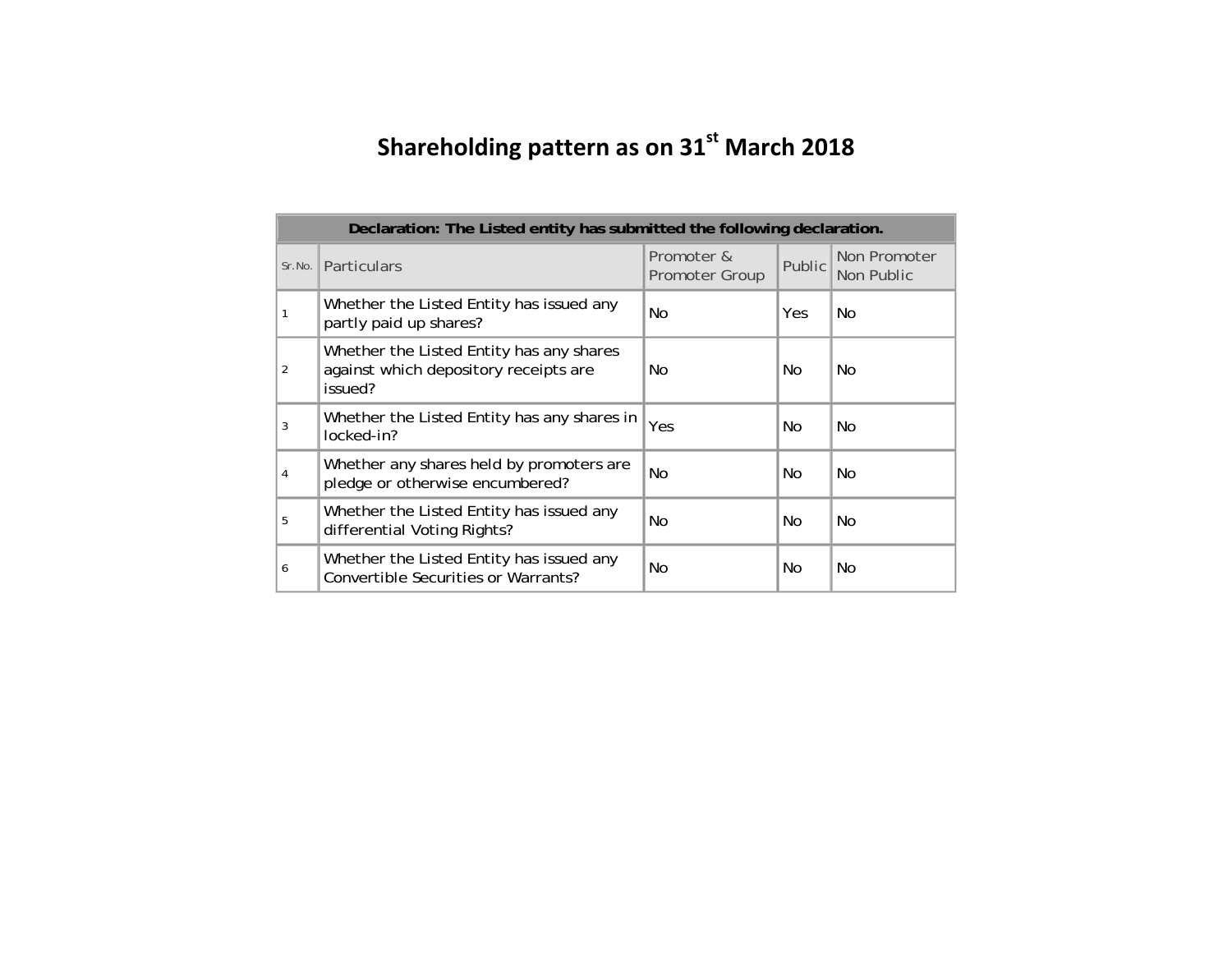|                |                                             |              |                                                     |                                                             |                                  |                                                                                                                     |                             |             | Table I - Summary Statement holding of specified securities |                                                                                                                                                     |                               |                                      |                                                              |
|----------------|---------------------------------------------|--------------|-----------------------------------------------------|-------------------------------------------------------------|----------------------------------|---------------------------------------------------------------------------------------------------------------------|-----------------------------|-------------|-------------------------------------------------------------|-----------------------------------------------------------------------------------------------------------------------------------------------------|-------------------------------|--------------------------------------|--------------------------------------------------------------|
| Category       | Category of Nos. of<br>shareholder          | shareholders | No. of<br>fully paid<br>up equity<br>shares<br>held | No. of<br>Partly<br>paid-<br>up<br>equity<br>shares<br>held | Total nos.<br>shares<br>held     | Shareholding<br>as a % of<br>total no. of<br>shares<br>(calculated<br>as per SCRR,<br>1957) As a %<br>of $(A+B+C2)$ | class of securities         |             | Number of Voting Rights held in each                        | Shareholding, as a % assuming<br>full conversion of convertible<br>securities (as a percentage of<br>diluted share capital) As a % of<br>$(A+B+C2)$ | Number of Locked in<br>shares |                                      | Number of equity<br>shares held in<br>dematerialized<br>form |
| $($ l $)$      | (11)                                        | (III)        | (IV)                                                | (V)                                                         | $(VII) =$<br>$(IV)+(V)+$<br>(VI) | (VIII)                                                                                                              | (IX)                        |             |                                                             | $(XI) = (VII)+(X)$                                                                                                                                  | (XII)                         |                                      | (XIV)                                                        |
|                |                                             |              |                                                     |                                                             |                                  |                                                                                                                     | No of Voting Rights         |             | Total as a %<br>of $(A+B+C)$                                |                                                                                                                                                     | No                            | As a % of<br>total<br>Shares<br>held |                                                              |
|                |                                             |              |                                                     |                                                             |                                  |                                                                                                                     | Class X                     | Total       |                                                             |                                                                                                                                                     | (a)                           | (b)                                  |                                                              |
| А              | Promoter &<br>Promoter<br>Group             |              | 19 18934203                                         |                                                             | 18934203                         |                                                                                                                     | 43.78   18934203   18934203 |             | 43.78                                                       | 43.78                                                                                                                                               | 2150000                       | 11.36                                | 18934203                                                     |
| B              | Public                                      |              | 34310 24315273                                      |                                                             | 3126 24318399                    |                                                                                                                     | 56.22 24318399 24318399     |             | 56.22                                                       | 56.22                                                                                                                                               |                               | $\Omega$                             | 23999219                                                     |
| C              | Non<br>Promoter-<br>Non Public              | $\Omega$     | $\Omega$                                            |                                                             | $\Omega$                         | $\Omega$                                                                                                            | $\Omega$                    | $\Omega$    | $\overline{0}$                                              | $\Omega$                                                                                                                                            |                               | $\overline{0}$                       | $\mathbf{0}$                                                 |
| C1             | Shares<br>underlying<br><b>DRs</b>          | 0            | $\mathbf 0$                                         |                                                             | $\mathbf 0$                      | $\mathbf 0$                                                                                                         | $\mathbf 0$                 | $\mathbf 0$ | $\pmb{0}$                                                   | $\Omega$                                                                                                                                            |                               | 0                                    | $\Omega$                                                     |
| C <sub>2</sub> | Shares held<br>$ $ by<br>Employee<br>Trusts | 0            | $\mathbf 0$                                         |                                                             | $\mathbf 0$                      | $\mathbf 0$                                                                                                         | $\mathbf 0$                 | $\mathbf 0$ | $\overline{0}$                                              | $\Omega$                                                                                                                                            |                               | $\Omega$                             | $\Omega$                                                     |
|                | Total                                       |              | 34329 43249476                                      |                                                             | 3126 43252602                    | 100                                                                                                                 | 43252602 43252602           |             | 100                                                         | 100                                                                                                                                                 | 2150000                       | 4.97                                 | 42933422                                                     |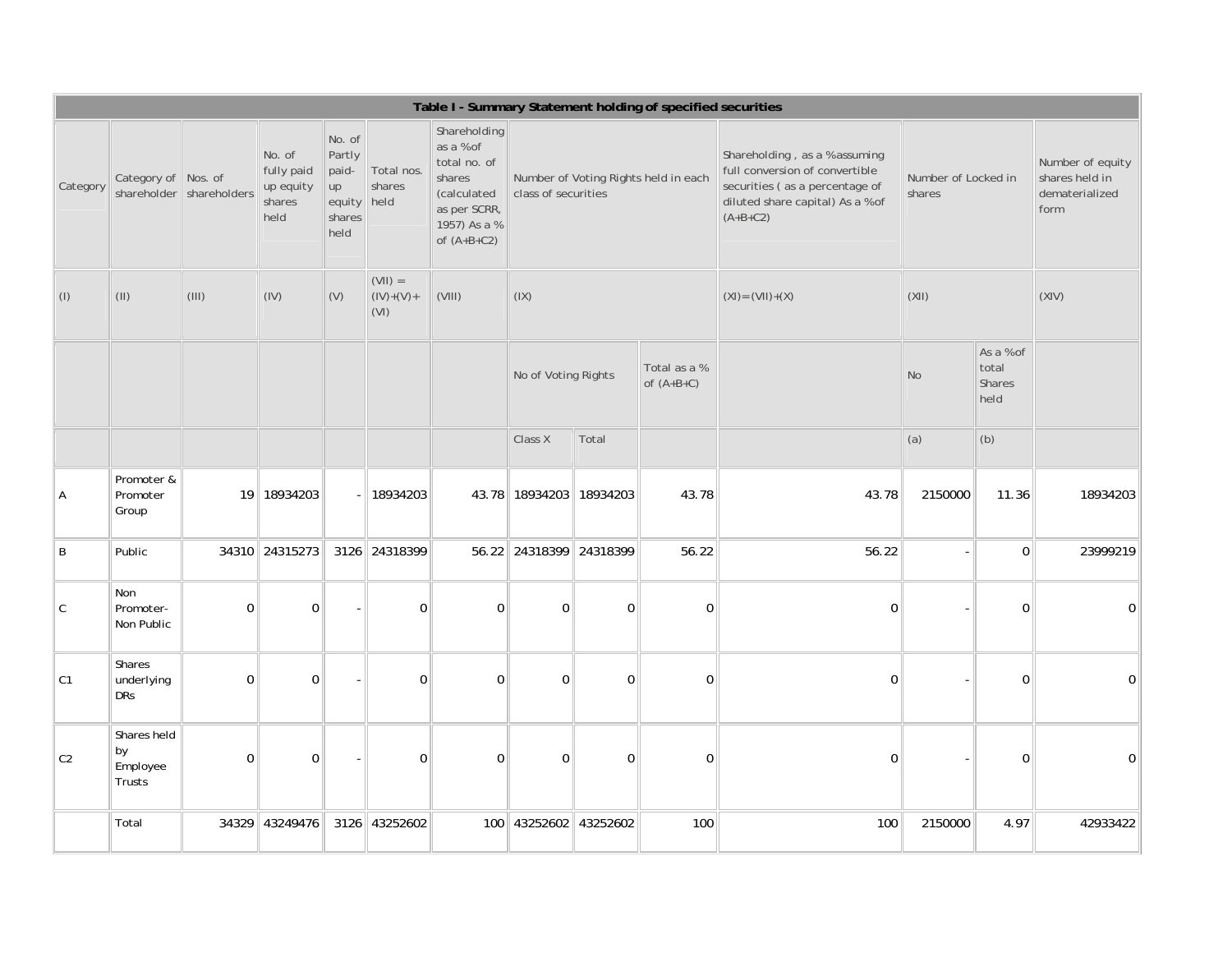Note:

- $\bullet$ 1. Shareholding as a % of total no. of shares (calculated as per SCRR, 1957) (Column VIII) is calculated as % of (A+B+C2)).
- $\bullet$ 2. Number of Voting Rights (Total as a % of Total Voting rights) (Column IX) is calculated as % of Total Share Capital (A+B+C)).
- $\bullet$  3. Number of Locked in shares (As a % of total Shares held) (Column XII) is calculated as % of Total shares held. (Kindly note that this formula is applicable w.e.f. Apr 1, 2016; previously it was calculated as % of Total Share Capital (A+B+C)).
- 4. Number of Shares pledged or otherwise encumbered (As a % of total Shares held) (Column XIII) is calculated as % of Total nos. shares held.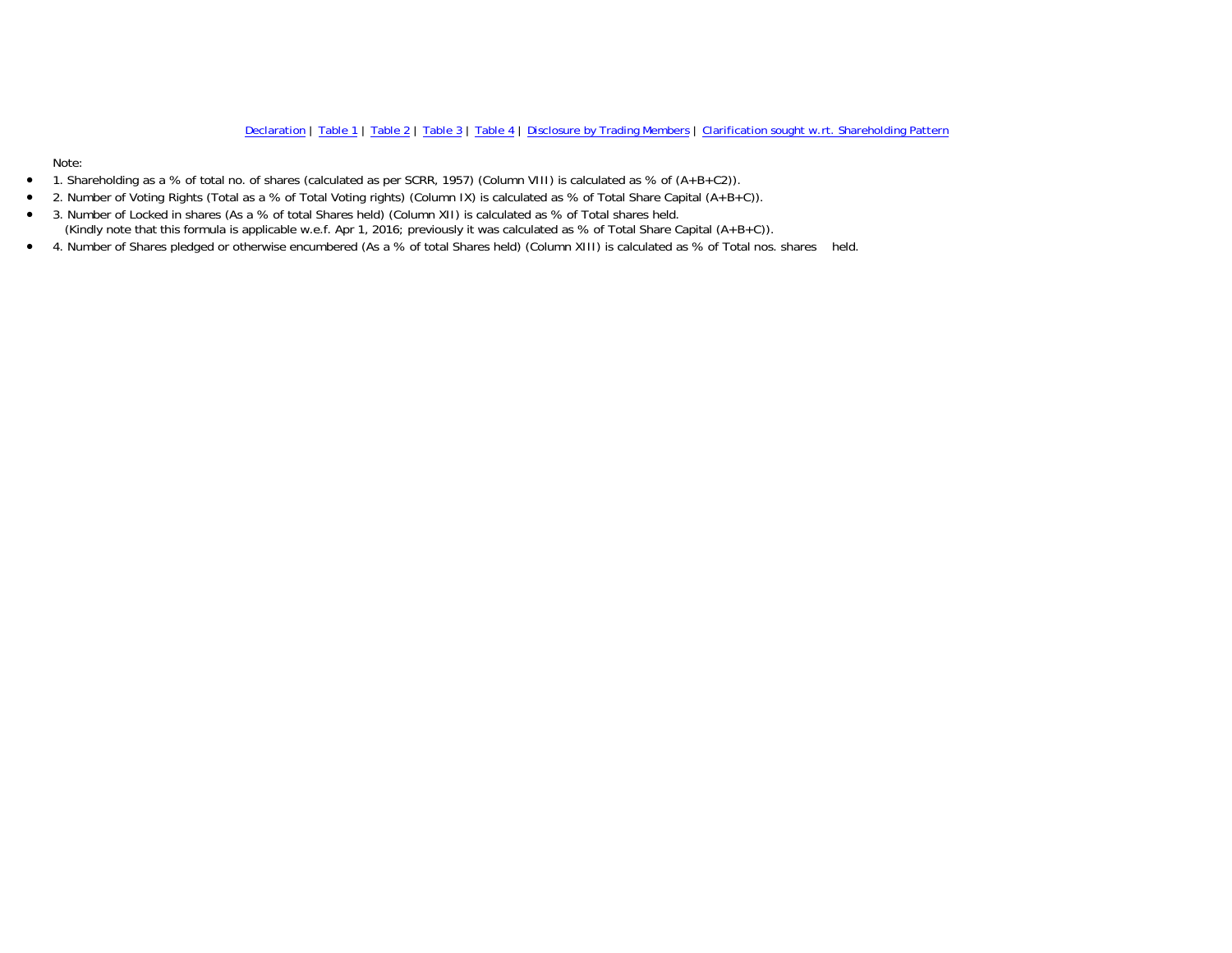|          |                                        | Table II - Statement showing shareholding pattern of the Promoter and Promoter Group<br>Shareholding<br>as a % of<br>Shareholding, as a %<br>Number of<br>No. of<br>total no. of<br>assuming full conversion of<br>fully paid<br>equity shares<br>Total nos.<br>Nos. of<br>shares<br>Number of Voting Rights held in each class of<br>Number of Locked in<br>convertible securities (as a<br>shares<br>held in<br>up equity<br>shareholders<br>(calculated<br>securities<br>shares<br>held<br>percentage of diluted share<br>dematerialized<br>shares<br>as per SCRR,<br>capital) As a % of (A+B+C2)<br>held<br>form<br>1957) As a %<br>of $(A+B+C2)$<br>$(VII) =$<br>(III)<br>(IV)<br>$(IV)+(V) +$<br>(VIII)<br>(IX)<br>(X  )<br>(XIV)<br>$(XI) = (VII)+(X)$<br>(VI)<br>As a % of<br>Total as a % of<br>total<br>No of Voting Rights<br>N <sub>o</sub><br>$(A+B+C)$<br>Shares<br>held<br>(a)<br>(b)<br>Total<br>Class X<br>$\Omega$<br>$\Omega$<br>$\mathbf 0$<br>$\overline{0}$<br>$\mathbf 0$<br>$\overline{0}$<br>12<br>5481410<br>5481410<br>12.67<br>5481410<br>5481410<br>12.67<br>12.67<br> 0 <br>5481410<br>$\mathbf 0$<br>2.02<br>2.02<br>$\Omega$<br>871900<br>871900<br>871900<br>871900<br>2.02<br>$\Omega$<br>871900<br>$\Omega$<br>258500<br>258500<br>258500<br>258500<br>$\Omega$<br>258500<br>.6<br>.6<br>.6<br>228900<br>228900<br>.53<br>228900<br>228900<br>.53<br>.53<br>$\mathbf 0$<br>0 <sup>1</sup><br>228900 |       |       |         |       |       |         |     |                |                |       |  |
|----------|----------------------------------------|----------------------------------------------------------------------------------------------------------------------------------------------------------------------------------------------------------------------------------------------------------------------------------------------------------------------------------------------------------------------------------------------------------------------------------------------------------------------------------------------------------------------------------------------------------------------------------------------------------------------------------------------------------------------------------------------------------------------------------------------------------------------------------------------------------------------------------------------------------------------------------------------------------------------------------------------------------------------------------------------------------------------------------------------------------------------------------------------------------------------------------------------------------------------------------------------------------------------------------------------------------------------------------------------------------------------------------------------------------------------------------------------------------------------------------------|-------|-------|---------|-------|-------|---------|-----|----------------|----------------|-------|--|
| Category | Category and<br>name of<br>shareholder |                                                                                                                                                                                                                                                                                                                                                                                                                                                                                                                                                                                                                                                                                                                                                                                                                                                                                                                                                                                                                                                                                                                                                                                                                                                                                                                                                                                                                                        |       |       |         |       |       |         |     |                |                |       |  |
|          | $($ l $)$                              |                                                                                                                                                                                                                                                                                                                                                                                                                                                                                                                                                                                                                                                                                                                                                                                                                                                                                                                                                                                                                                                                                                                                                                                                                                                                                                                                                                                                                                        |       |       |         |       |       |         |     |                |                |       |  |
|          |                                        |                                                                                                                                                                                                                                                                                                                                                                                                                                                                                                                                                                                                                                                                                                                                                                                                                                                                                                                                                                                                                                                                                                                                                                                                                                                                                                                                                                                                                                        |       |       |         |       |       |         |     |                |                |       |  |
|          |                                        |                                                                                                                                                                                                                                                                                                                                                                                                                                                                                                                                                                                                                                                                                                                                                                                                                                                                                                                                                                                                                                                                                                                                                                                                                                                                                                                                                                                                                                        |       |       |         |       |       |         |     |                |                |       |  |
|          | Indian                                 |                                                                                                                                                                                                                                                                                                                                                                                                                                                                                                                                                                                                                                                                                                                                                                                                                                                                                                                                                                                                                                                                                                                                                                                                                                                                                                                                                                                                                                        |       |       |         |       |       |         |     |                |                |       |  |
| a        | Individuals/Hindu<br>undivided Family  |                                                                                                                                                                                                                                                                                                                                                                                                                                                                                                                                                                                                                                                                                                                                                                                                                                                                                                                                                                                                                                                                                                                                                                                                                                                                                                                                                                                                                                        |       |       |         |       |       |         |     |                |                |       |  |
|          | Susheel G Somani                       |                                                                                                                                                                                                                                                                                                                                                                                                                                                                                                                                                                                                                                                                                                                                                                                                                                                                                                                                                                                                                                                                                                                                                                                                                                                                                                                                                                                                                                        |       |       |         |       |       |         |     |                |                |       |  |
|          | Jaya Somani                            |                                                                                                                                                                                                                                                                                                                                                                                                                                                                                                                                                                                                                                                                                                                                                                                                                                                                                                                                                                                                                                                                                                                                                                                                                                                                                                                                                                                                                                        |       |       |         |       |       |         |     |                |                |       |  |
|          | Mridula Somani                         |                                                                                                                                                                                                                                                                                                                                                                                                                                                                                                                                                                                                                                                                                                                                                                                                                                                                                                                                                                                                                                                                                                                                                                                                                                                                                                                                                                                                                                        |       |       |         |       |       |         |     |                |                |       |  |
|          | Somani Kumkum                          |                                                                                                                                                                                                                                                                                                                                                                                                                                                                                                                                                                                                                                                                                                                                                                                                                                                                                                                                                                                                                                                                                                                                                                                                                                                                                                                                                                                                                                        | 35635 | 35635 | $.08\,$ | 35635 | 35635 | $.08\,$ | .08 | $\overline{0}$ | $\overline{0}$ | 35635 |  |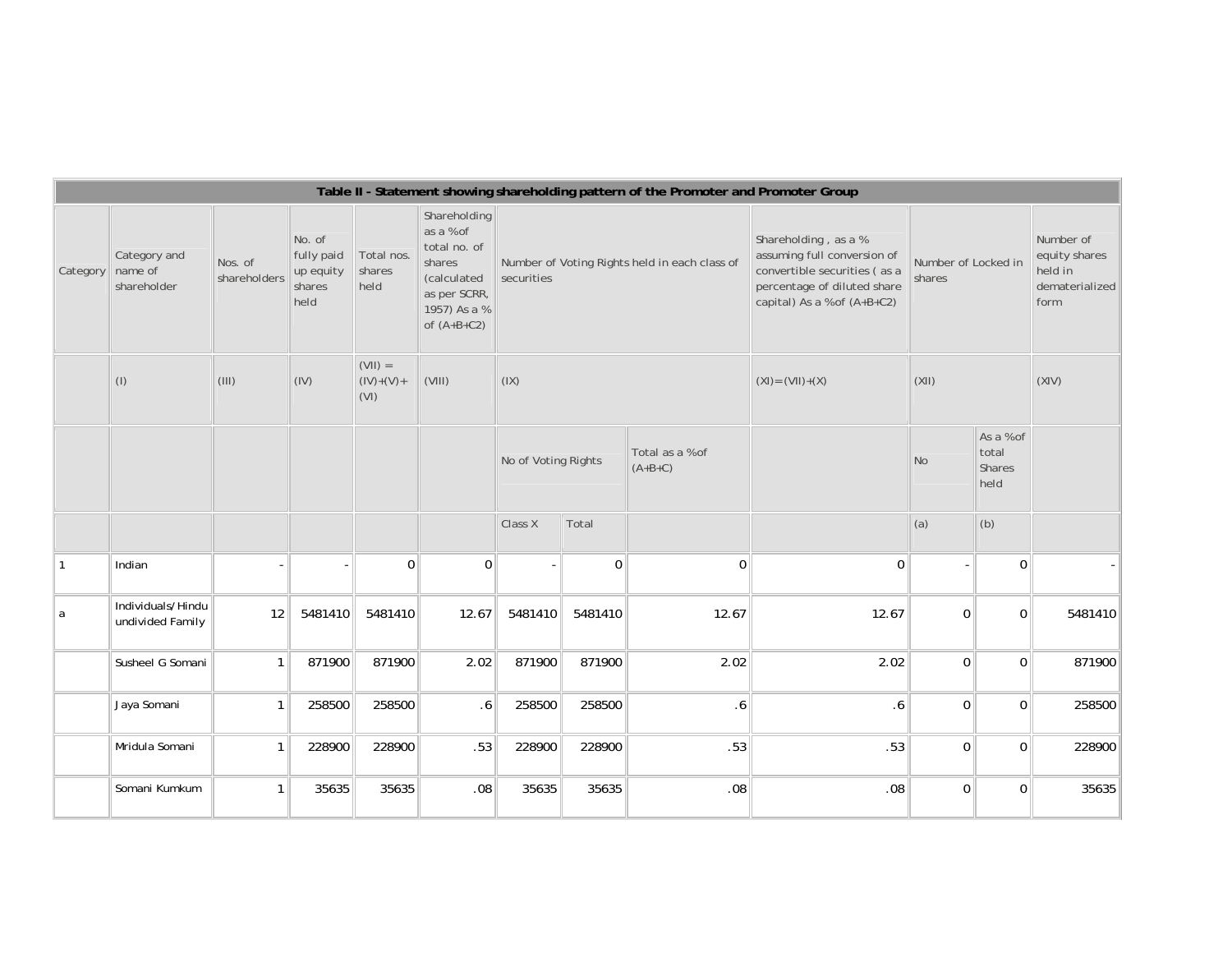|              | Rajendra Somani                                  |              | 2324250                 | 2324250  | 5.37        | 2324250                    | 2324250        | 5.37             | 5.37        | $\boldsymbol{0}$ | $\overline{0}$ | 2324250  |
|--------------|--------------------------------------------------|--------------|-------------------------|----------|-------------|----------------------------|----------------|------------------|-------------|------------------|----------------|----------|
|              | Shurid Somani                                    | 1            | 93300                   | 93300    | .22         | 93300                      | 93300          | .22              | .22         | $\pmb{0}$        | $\Omega$       | 93300    |
|              | Varun Somani                                     | 1            | 272500                  | 272500   | .63         | 272500                     | 272500         | .63              | .63         | $\mathbf 0$      | $\overline{0}$ | 272500   |
|              | Adarsh Somani                                    | $\mathbf{1}$ | 181250                  | 181250   | .42         | 181250                     | 181250         | .42              | .42         | $\Omega$         | $\Omega$       | 181250   |
|              | Vandana Somani                                   | 1            | 325200                  | 325200   | .75         | 325200                     | 325200         | .75              | .75         | $\Omega$         | $\overline{0}$ | 325200   |
|              | Surendra Somani                                  | 1            | 503075                  | 503075   | 1.16        | 503075                     | 503075         | 1.16             | 1.16        | $\mathbf 0$      | $\overline{0}$ | 503075   |
|              | Hridai Susheel<br>Somani                         | 1            | 116900                  | 116900   | .27         | 116900                     | 116900         | .27              | .27         | $\Omega$         | $\overline{0}$ | 116900   |
|              | Nupur Somani                                     | 1            | 270000                  | 270000   | .62         | 270000                     | 270000         | .62              | .62         | $\Omega$         | $\overline{0}$ | 270000   |
| $\mathsf{b}$ | Central<br>Government/<br>State<br>Government(s) | $\Omega$     | $\Omega$                | 0        | $\mathbf 0$ | $\Omega$                   | $\Omega$       | $\mathbf 0$      | $\Omega$    | $\Omega$         | $\Omega$       | $\Omega$ |
| $\mathsf{C}$ | Financial<br>Institutions/<br>Banks              | $\mathbf 0$  | $\mathbf 0$             | 0        | $\mathbf 0$ | $\Omega$                   | $\overline{0}$ | $\boldsymbol{0}$ | $\mathbf 0$ | $\Omega$         | $\Omega$       | 0        |
| d            | Any Other<br>(specify)                           |              | 7 13452793              | 13452793 |             | 31.1   13452793   13452793 |                | 31.1             | 31.1        | 2150000          | 15.98          | 13452793 |
|              | <b>Bodies Corporate</b>                          |              | 7   13452793   13452793 |          |             | 31.1   13452793   13452793 |                | 31.1             | 31.1        | 2150000          | 15.98          | 13452793 |
|              | Oricon<br>Enterprises<br>Limited                 | $\mathbf{1}$ | 6017183                 | 6017183  | 13.91       | 6017183                    | 6017183        | 13.91            | 13.91       | 2150000          | 35.73          | 6017183  |
|              | G.Claridge &<br>Company Limited                  | $\mathbf{1}$ | 342500                  | 342500   | .79         | 342500                     | 342500         | .79              | .79         | $\Omega$         | $\Omega$       | 342500   |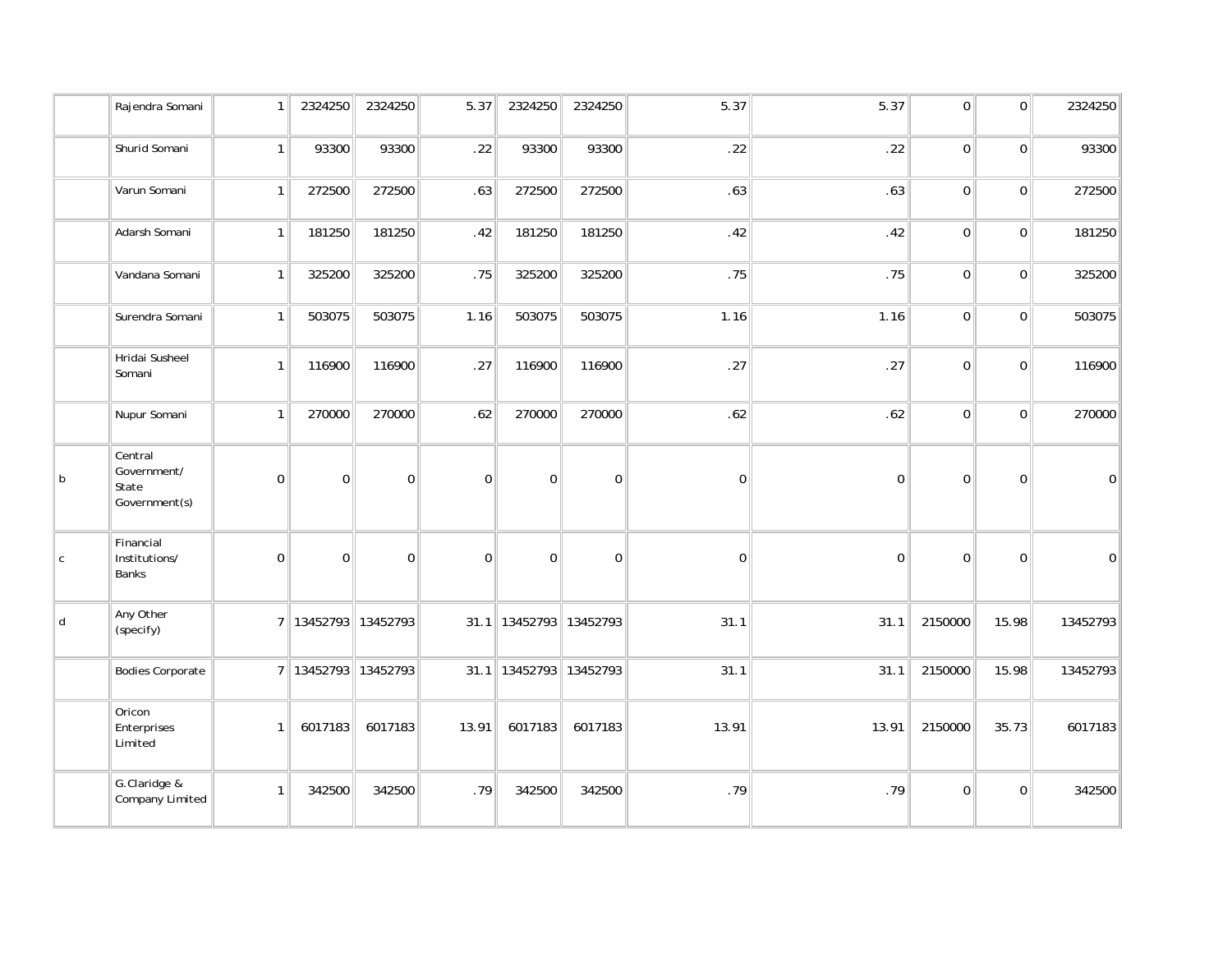|               | Parijat Shipping<br>and Finale Ltd.                                      | 1              | 385209           | 385209               | .89              | 385209                      | 385209           | .89              | .89              | $\overline{0}$ | 0           | 385209           |
|---------------|--------------------------------------------------------------------------|----------------|------------------|----------------------|------------------|-----------------------------|------------------|------------------|------------------|----------------|-------------|------------------|
|               | Panorama<br>Finvest Pvt.Ltd.                                             | $\mathbf{1}$   | 3800000          | 3800000              | 8.79             | 3800000                     | 3800000          | 8.79             | 8.79             | $\overline{0}$ | 0           | 3800000          |
|               | Debonair<br>Publication<br>Pvt.Ltd.                                      | $\mathbf{1}$   | 1000             | 1000                 | 0                | 1000                        | 1000             | $\pmb{0}$        | $\boldsymbol{0}$ | $\overline{0}$ | $\mathbf 0$ | 1000             |
|               | Sarvamangal<br>Mercantile<br>Co.Ltd.                                     | $\mathbf{1}$   | 2902951          | 2902951              | 6.71             | 2902951                     | 2902951          | 6.71             | 6.71             | $\overline{0}$ | $\mathbf 0$ | 2902951          |
|               | Kopran Lifestyle<br>Limited                                              | 1              | 3950             | 3950                 | .01              | 3950                        | 3950             | .01              | .01              | 0              | $\mathbf 0$ | 3950             |
|               | Sub-Total (A)(1)                                                         |                |                  | 19 18934203 18934203 |                  | 43.77   18934203   18934203 |                  | 43.77            | 43.77            | 2150000        | 11.36       | 18934203         |
| $\vert$ 2     | Foreign                                                                  | 0              | $\mathbf 0$      | $\pmb{0}$            | 0                | $\mathbf 0$                 | $\pmb{0}$        | $\overline{0}$   | $\boldsymbol{0}$ | $\overline{0}$ | $\mathbf 0$ | $\mathbf 0$      |
| a             | Individuals (Non-<br>Resident<br>Individuals/<br>Foreign<br>Individuals) | $\mathbf{0}$   | $\boldsymbol{0}$ | 0                    | $\boldsymbol{0}$ | $\pmb{0}$                   | $\boldsymbol{0}$ | $\pmb{0}$        | $\boldsymbol{0}$ | $\mathbf 0$    | $\mathbf 0$ | $\pmb{0}$        |
| $\sf b$       | Government                                                               | $\overline{0}$ | $\boldsymbol{0}$ | $\pmb{0}$            | 0                | $\boldsymbol{0}$            | $\boldsymbol{0}$ | $\boldsymbol{0}$ | $\pmb{0}$        | $\overline{0}$ | $\pmb{0}$   | $\pmb{0}$        |
| ${\mathsf C}$ | Institutions                                                             | 0 <sup>1</sup> | $\boldsymbol{0}$ | $\mathbf 0$          | 0                | $\mathbf 0$                 | $\pmb{0}$        | $\boldsymbol{0}$ | $\boldsymbol{0}$ | $\overline{0}$ | $\mathbf 0$ | $\boldsymbol{0}$ |
| d             | Foreign Portfolio<br>Investor                                            | 0              | $\pmb{0}$        | $\mathbf 0$          | 0                | $\mathbf 0$                 | $\pmb{0}$        | $\pmb{0}$        | $\boldsymbol{0}$ | $\overline{0}$ | $\mathbf 0$ | $\pmb{0}$        |
| $\mathbf{e}$  | Any Other<br>(specify)                                                   | 0 <sup>1</sup> | $\mathbf 0$      | $\mathbf 0$          | 0                | $\mathbf 0$                 | $\Omega$         | $\pmb{0}$        | $\mathbf 0$      | $\overline{0}$ | $\Omega$    | $\mathbf 0$      |
|               | Sub-Total (A)(2)                                                         | 0              | $\mathbf 0$      | $\mathbf 0$          | 0                | $\pmb{0}$                   | $\pmb{0}$        | $\boldsymbol{0}$ | $\pmb{0}$        | $\overline{0}$ | $\mathbf 0$ | $\boldsymbol{0}$ |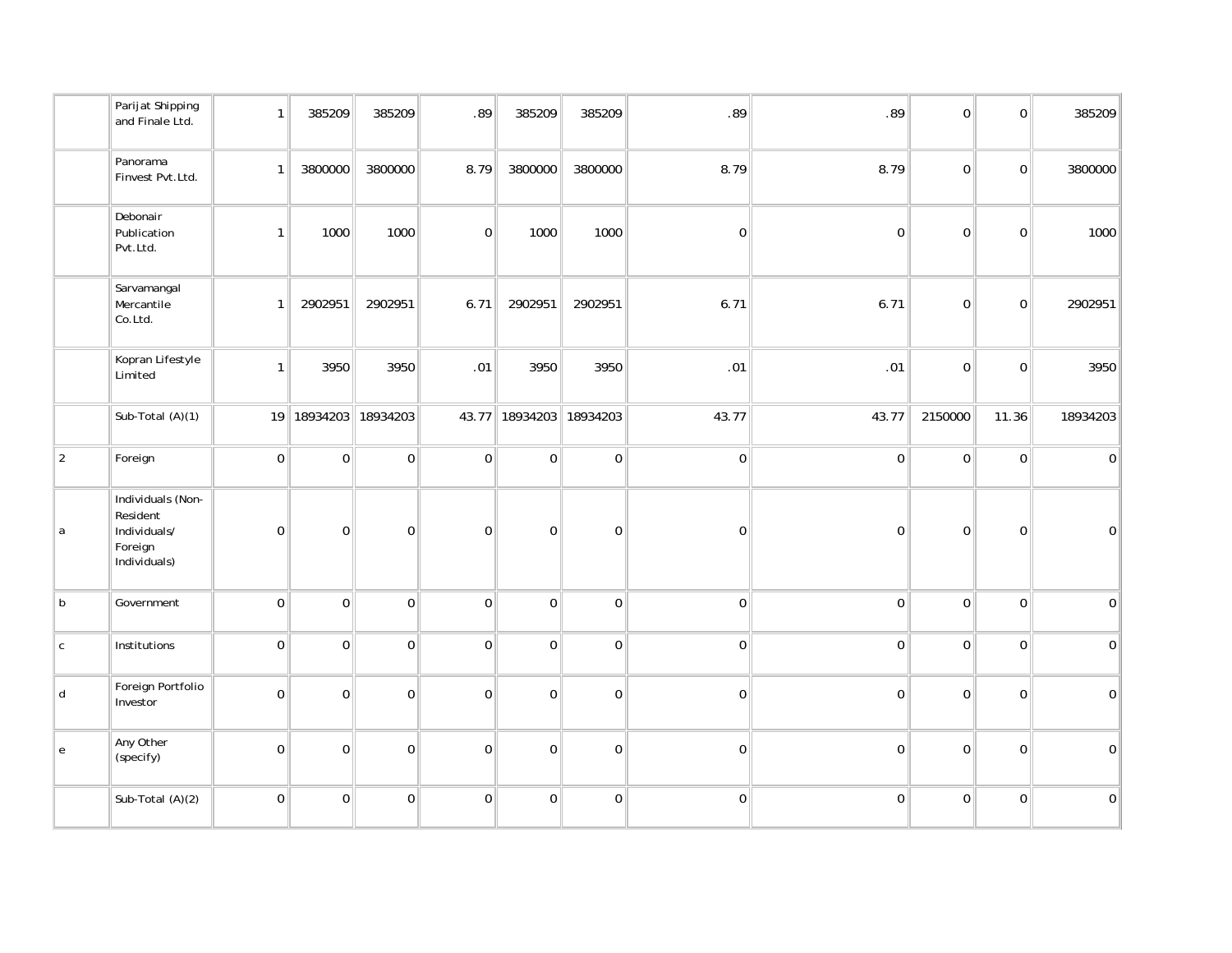| Total | Shareholding of<br>Promoter and<br>Promoter Group<br>$\  (A) = (A)(1) + (A)(2) \ $ | 19   18934203   18934203 |  |  | 43.77    18934203    18934203 |  | 43.77 | 43.77 | 2150000 | 11.36 | 18934203 |
|-------|------------------------------------------------------------------------------------|--------------------------|--|--|-------------------------------|--|-------|-------|---------|-------|----------|
|-------|------------------------------------------------------------------------------------|--------------------------|--|--|-------------------------------|--|-------|-------|---------|-------|----------|

|          |                                   |                         |                                                     |                                                                    |                                   | Table III - Statement showing shareholding pattern of the Public shareholder                                        |                          |                                 |                                    |                                                                                                                                                                                       |                                                              |
|----------|-----------------------------------|-------------------------|-----------------------------------------------------|--------------------------------------------------------------------|-----------------------------------|---------------------------------------------------------------------------------------------------------------------|--------------------------|---------------------------------|------------------------------------|---------------------------------------------------------------------------------------------------------------------------------------------------------------------------------------|--------------------------------------------------------------|
| Category | Category and name of shareholder  | Nos. of<br>shareholders | No. of<br>fully paid<br>up equity<br>shares<br>held | No. of<br>Partly<br>paid-<br>up<br>equity   held<br>shares<br>held | Total nos.<br>shares              | Shareholding<br>as a % of<br>total no. of<br>shares<br>(calculated<br>as per SCRR,<br>1957) As a %<br>of $(A+B+C2)$ | each class of securities | Number of Voting Rights held in |                                    | Shareholding<br>, as a %<br>assuming<br>full<br>conversion<br>of<br>convertible<br>securities (<br>as a<br>percentage<br>of diluted<br>share<br>capital) As a<br>$%$ of<br>$(A+B+C2)$ | Number of equity<br>shares held in<br>dematerialized<br>form |
|          | $($ l $)$                         | (III)                   | (IV)                                                | (V)                                                                | $(VII) =$<br>$(IV)+(V) +$<br>(VI) | (VIII)                                                                                                              | (IX)                     |                                 |                                    | $(XI) =$<br>$(VII)+(X)$                                                                                                                                                               | (XIV)                                                        |
|          |                                   |                         |                                                     |                                                                    |                                   |                                                                                                                     | No of Voting Rights      |                                 | Total<br>as a %<br>of<br>$(A+B+C)$ |                                                                                                                                                                                       |                                                              |
|          |                                   |                         |                                                     |                                                                    |                                   |                                                                                                                     | Class X                  | Total                           |                                    |                                                                                                                                                                                       |                                                              |
|          | Institutions                      | 0                       | $\Omega$                                            | 0 <sup>1</sup>                                                     | $\mathbf 0$                       | $\mathbf 0$                                                                                                         | $\Omega$                 | $\Omega$                        | $\overline{0}$                     | $\mathbf 0$                                                                                                                                                                           | $\mathbf 0$                                                  |
| l a      | Mutual Funds/                     | 3                       | 500                                                 | 0                                                                  | 500                               | 0                                                                                                                   | 500                      | 500                             | $\mathbf 0$                        | $\mathbf 0$                                                                                                                                                                           | 0                                                            |
| b        | Venture Capital Funds             | $\mathbf 0$             | $\mathbf 0$                                         | $\mathbf 0$                                                        | $\mathbf 0$                       | $\mathbf 0$                                                                                                         | $\mathbf 0$              | $\mathbf 0$                     | $\mathbf 0$                        | $\mathbf 0$                                                                                                                                                                           | 0                                                            |
| C        | Alternate Investment Funds        | 0                       | $\mathbf 0$                                         | $\Omega$                                                           | $\mathbf 0$                       | $\mathbf 0$                                                                                                         | $\mathbf 0$              | $\Omega$                        | $\mathbf 0$                        | $\mathbf 0$                                                                                                                                                                           | $\mathbf 0$                                                  |
| d        | Foreign Venture Capital Investors | $\mathbf 0$             | $\mathbf 0$                                         | 0                                                                  | $\mathbf 0$                       | $\mathbf 0$                                                                                                         | $\mathbf 0$              | $\mathbf 0$                     | $\mathbf 0$                        | $\mathbf 0$                                                                                                                                                                           | $\mathbf 0$                                                  |
| е        | Foreign Portfolio Investors       | $\mathbf 0$             | $\Omega$                                            | $\mathbf 0$                                                        | $\mathbf 0$                       | $\Omega$                                                                                                            | $\mathbf 0$              | $\Omega$                        | $\mathbf{0}$                       | $\mathbf 0$                                                                                                                                                                           | $\Omega$                                                     |
| f        | Financial Institutions/ Banks     | 13                      | 1119196                                             | 145                                                                | 1119341                           | 2.59                                                                                                                | 1119341                  | 1119341                         | 2.59                               | 2.59                                                                                                                                                                                  | 1119041                                                      |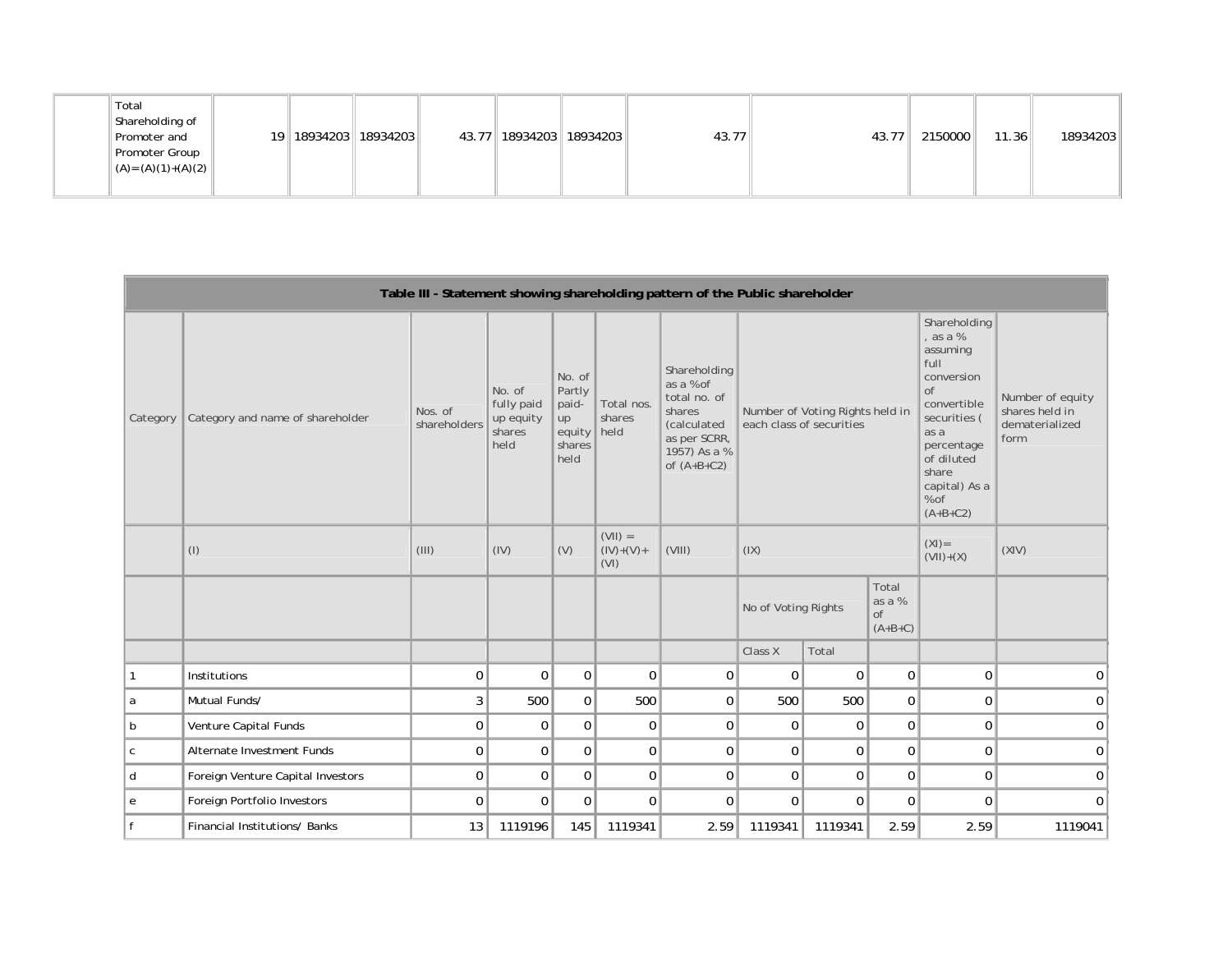| g              | <b>Insurance Companies</b>                                                         | $\Omega$       | $\Omega$       | $\Omega$       | 0             | $\Omega$ | $\Omega$                    | $\Omega$ | $\Omega$ | $\Omega$     | $\mathbf{0}$ |
|----------------|------------------------------------------------------------------------------------|----------------|----------------|----------------|---------------|----------|-----------------------------|----------|----------|--------------|--------------|
| h              | Provident Funds/ Pension Funds                                                     | $\Omega$       | $\Omega$       | $\Omega$       | $\Omega$      | $\Omega$ | $\Omega$                    | $\Omega$ | $\Omega$ | $\Omega$     | $\Omega$     |
|                | Any Other (specify)                                                                | 3              | 300            | $\Omega$       | 300           | $\Omega$ | 300                         | 300      | $\Omega$ | $\mathbf{0}$ | $\Omega$     |
|                | Sub-Total (B)(1)                                                                   | 19             | 1119996        | 145            | 1120141       | 2.59     | 1120141                     | 1120141  | 2.59     | 2.59         | 1119041      |
| $\overline{2}$ | Central Government/ State<br>Government(s)/ President of India                     | $\Omega$       | $\Omega$       | $\Omega$       | 0             | $\Omega$ | $\Omega$                    | $\Omega$ | $\Omega$ | $\Omega$     | $\Omega$     |
|                | Sub-Total $(B)(2)$                                                                 | $\Omega$       | $\Omega$       | $\Omega$       | $\mathbf{0}$  | $\Omega$ | $\Omega$                    | $\Omega$ | $\Omega$ | $\Omega$     | $\Omega$     |
| 3              | Non-institutions                                                                   | $\Omega$       | $\Omega$       | $\Omega$       | $\Omega$      | $\Omega$ | $\Omega$                    | $\Omega$ | $\Omega$ | $\Omega$     | $\Omega$     |
| a              | Individuals -                                                                      | 33374          | 18778931       | 2981           | 18781912      | 43.42    | 18781912 18781912           |          | 43.42    | 43.42        | 18483783     |
|                | Individual shareholders holding nominal<br>share capital up to Rs. 2 lakhs.        |                | 33298 14739432 |                | 2981 14742413 |          | 34.08   14742413   14742413 |          | 34.08    | 34.08        | 14444284     |
| İί             | Individual shareholders holding nominal<br>share capital in excess of Rs. 2 lakhs. | 76             | 4039499        | $\overline{0}$ | 4039499       | 9.34     | 4039499                     | 4039499  | 9.34     | 9.34         | 4039499      |
| b              | NBFCs registered with RBI                                                          | $\overline{2}$ | 26324          | $\Omega$       | 26324         | .06      | 26324                       | 26324    | .06      | .06          | 26324        |
| C              | <b>Employee Trusts</b>                                                             | $\Omega$       | $\Omega$       | $\Omega$       | $\Omega$      | $\Omega$ | $\Omega$                    | $\Omega$ | $\Omega$ | $\Omega$     | <sup>n</sup> |
| d              | Overseas Depositories (holding DRs)<br>(balancing figure)                          | 0              | $\Omega$       | $\Omega$       | $\Omega$      | $\Omega$ | $\Omega$                    | $\Omega$ | $\Omega$ | $\Omega$     | $\Omega$     |
| e              | Any Other (specify)                                                                | 915            | 4390022        | 0 <sup>1</sup> | 4390022       | 10.15    | 4390022                     | 4390022  | 10.15    | 10.15        | 4370071      |
|                | <b>Bodies Corporate</b>                                                            | 430            | 2835697        | 0 <sup>1</sup> | 2835697       | 6.56     | 2835697                     | 2835697  | 6.56     | 6.56         | 2815896      |
|                | Clearing member                                                                    | 117            | 381902         | $\Omega$       | 381902        | .88      | 381902                      | 381902   | .88      | .88          | 381902       |
|                | Non-Resident Indian (NRI)                                                          | 366            | 1168373        | 0 <sup>1</sup> | 1168373       | 2.7      | 1168373                     | 1168373  | 2.7      | 2.7          | 1168223      |
|                | Trusts                                                                             | $\overline{2}$ | 4050           | $\Omega$       | 4050          | .01      | 4050                        | 4050     | .01      | .01          | 4050         |
|                | Sub-Total $(B)(3)$                                                                 | 34291          | 23195277       | 2981           | 23198258      | 53.63    | 23198258                    | 23198258 | 53.63    | 53.63        | 22880178     |
|                | Total Public Shareholding (B)=<br>$(B)(1)+(B)(2)+(B)(3)$                           |                | 34310 24315273 |                | 3126 24318399 |          | 56.22 24318399 24318399     |          | 56.22    | 56.22        | 23999219     |